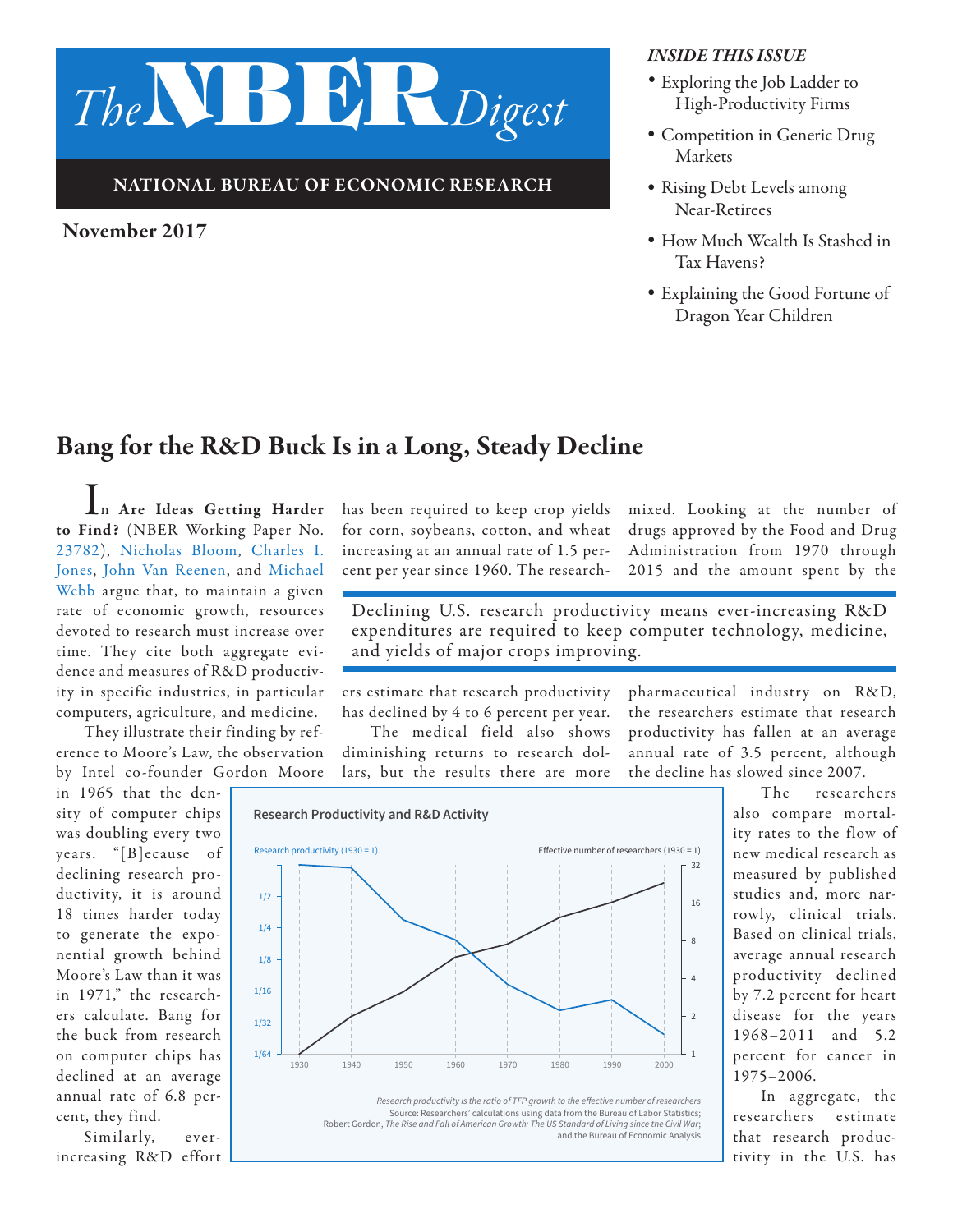declined by an average rate of 5.3 percent per year. "[J]ust to sustain constant growth in GDP per person, the U.S. must double the amount of research effort searching for new ideas every 13 years to offset the increased difficulty of finding new ideas," they conclude.

Declining research production may in part be explained by firms "shifting to 'defensive' R&D to protect their market positions." Further, they say that overall research productivity may have suffered because of a decline in basic research spending stemming from reductions in publicly funded research as a share of GDP.

In conclusion, the researchers note that their findings call into question prevailing economic growth projections. "The standard approach in recent years employs models that assume constant research productivity, in part because it is convenient and in part because the earlier literature has been interpreted as being inconclusive," they write. "We believe the empirical work we have presented speaks clearly against this assumption." *—Steve Maas* 

## Exploring the Job Ladder to High-Productivity Firms

**Job Mobility to High-Productivity Firms**

Less than high school

0

0.3

0.6

0.9

1.2

1.5

Share of job moves / share of workforce, average over the period Q1 2003 – Q3 2011

High school graduate

Upward movement of workers on a "job ladder" from low-productivity to high-productivity firms is heavily dependent on the business cycle. During booms, net employment at high-productivity firms grows faster than at low-productivity firms, resulting in workers moving up the ladder. During busts, these upward jobto-job changes essentially stop. Net

employment flows are instead driven by layoffs, with lowproductivity firms losing comparatively more workers than their higher-productivity counterparts.

In Who Moves Up the Job Ladder ? (NBER Working Paper No. [23693\)](http://www.nber.org/papers/w23693), [John Haltiwanger,](http://www.nber.org/people/john_haltiwanger) [Henry Hyatt,](http://www.nber.org/people/henry_hyatt) and [Erika McEntarfer](http://www.nber.org/people/erika_mcentarfer) examine demo graphic patterns in job ladder mobility over the business cycle. Using several

datasets from the U.S. Bureau of the Census, they analyze earnings, employment, productivity, and demographic data for 65 percent of the national private sector workforce for the years 1998–2011. Their analysis relies on productive firms. Workers under 25, for example, account for only 16 percent of the workforce but 37 percent of the out-

Less-educated workers are disproportionately likely to move up the job ladder during expansions, but they also slide down during downturns.

firm productivity data for a shorter period, 2003–11. flows from low-productivity firms and 29 percent of the inflows to high-pro-

> Bachelor's degree or more

ductivity firms.

Less-educated workers also are disproportionately likely to move up the job ladder during expansions. More-educated workers are less likely to enter employment at low-productivity firms in the first place, but once in such firms they are less likely to separate from them. The researchers hypothesize that more-educated workers may be more specialized, and thus less mobile across firms.

The researchers find that younger workers are disproportionately likely to climb the ladder by moving to more

Source: Researchers' calculations using data from the Longitudinal Employer-Household Dynamics program

Some college

> The positive rate of job ladder mobility for younger and less-educated workers is not observed during tough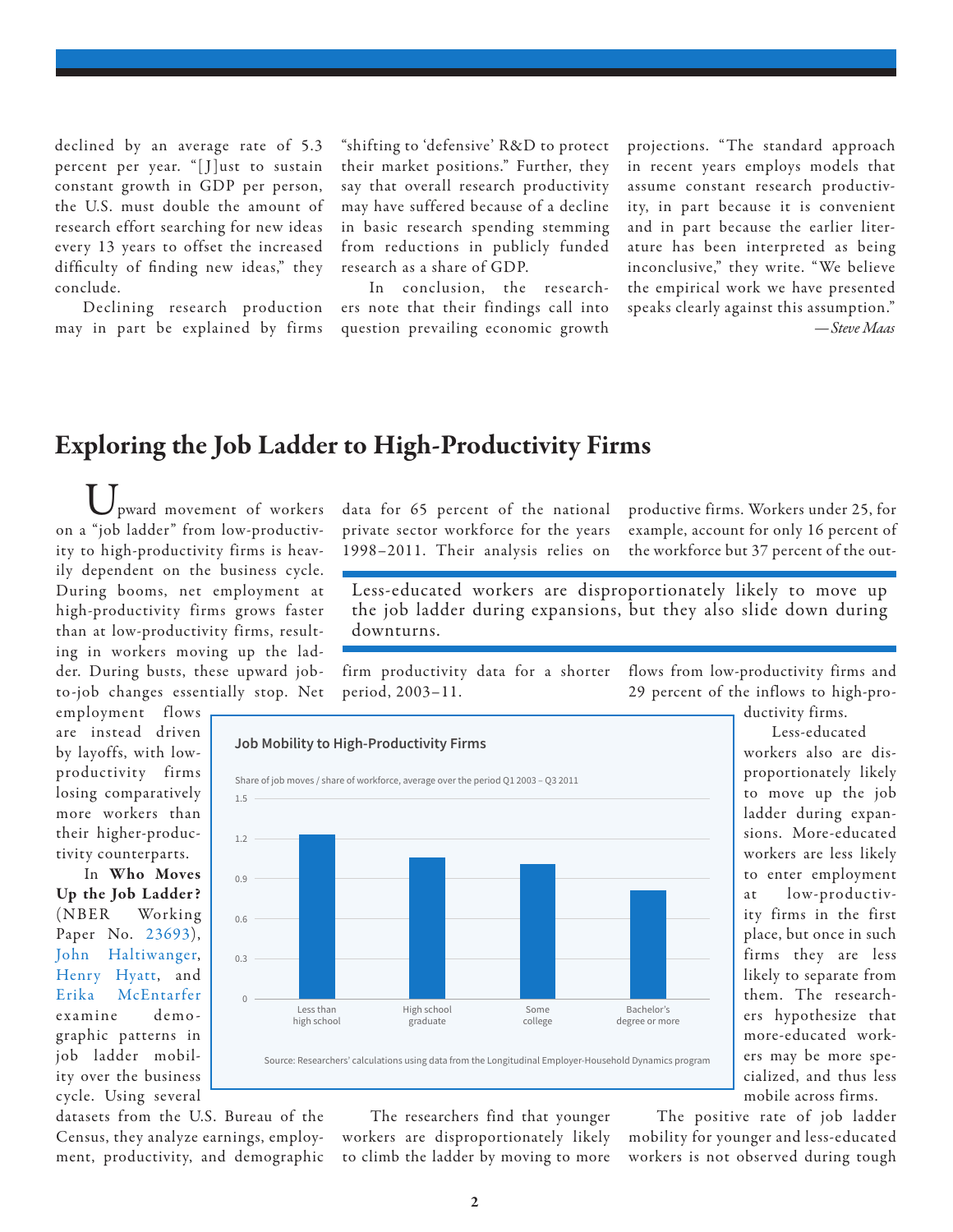economic times. During contractions, younger and less-educated individuals who are unemployed or out of the labor force are less likely to be hired at all. If working, they are less likely to move up the job ladder to more productive firms, and they are more likely to be knocked off the ladder entirely as a result of job loss. Economic slowdowns, while imposing costs through-

out the labor market, are particularly harmful to the employment prospects of younger, less-educated workers.

The researchers note that much of the previous research on the consequences of labor market dynamics during a recession has focused on college graduates, and they suggest that more attention should be paid to the longterm effects on less-educated workers. Because mobility up the job ladder plays a particularly important role in the career paths of younger, less-educated workers, labor market frictions may play an important role in explaining wage differentials between them. In particular, the declining fluidity of the labor market, which has been recently noted, may make it more difficult to climb the job ladder.  *—Dwyer Gunn*

## Competition in Generic Drug Markets

 $\boldsymbol{\Lambda}$ mid news reports of price gouging and shortages of off-patent prescription drugs, a new study finds that the market for generic drugs is dominated by small-revenue products with only one or two producers. [Ernst R. Berndt,](http://www.nber.org/people/ernst_berndt) [Rena M.](http://www.nber.org/people/rena_conti) [Conti](http://www.nber.org/people/rena_conti), and [Stephen J. Murphy](http://www.nber.org/people/stephen_murphy) examine how market forces, regulatory changes, and expanded insurance have affected the supply of and demand for off-patent (generic) prescription medication in The

Both Medicare and private prescription drug plans have used tiered copay structures that encourage the use of generics.

entry should have resulted in a "virtuous circle: increasing access to safe and effective treatments for chronic diseases,

Most generic drugs are produced by only one or two firms, and the weak or nonexistent competition is associated with high prices.

Meanwhile, on the supply side, a significant number of "blockbuster" branded drugs went off patent, stimulating market entry by generic producers.

and ever-declining prices." The reality has been different. The researchers find that between 2004 and 2016, the trend has been toward less competition among

Landscape of U.S. Generic Prescription Drug Markets, 2004– 16 (NBER Working Paper No. [23640](http://www.nber.org/papers/w23640)).

Generics have become a major factor in the U.S. drug market. In 1994, they accounted for just 36 percent of U.S. prescriptions; by 2015, their share was 87 percent. The researchers attribute this dramatic increase to expanded drug insurance, first for seniors in 2006 with changes in Medicare, and



cent of generic drugs have at most two competitors; for 40 percent of drugs, there is just one manufacturer. Competition is more vigorous in the market for generic drugs that can be taken orally than for drugs infused or injected into patients.

generic drug producers. More than 50 per-

The researchers suspect that some government policies may have the unintended consequence of reducing the number of drug

The researchers describe conventional wisdom as suggesting that generic then for the entire population a decade later through the Affordable Care Act.

suppliers. They postulate that high user fees implemented under the Generic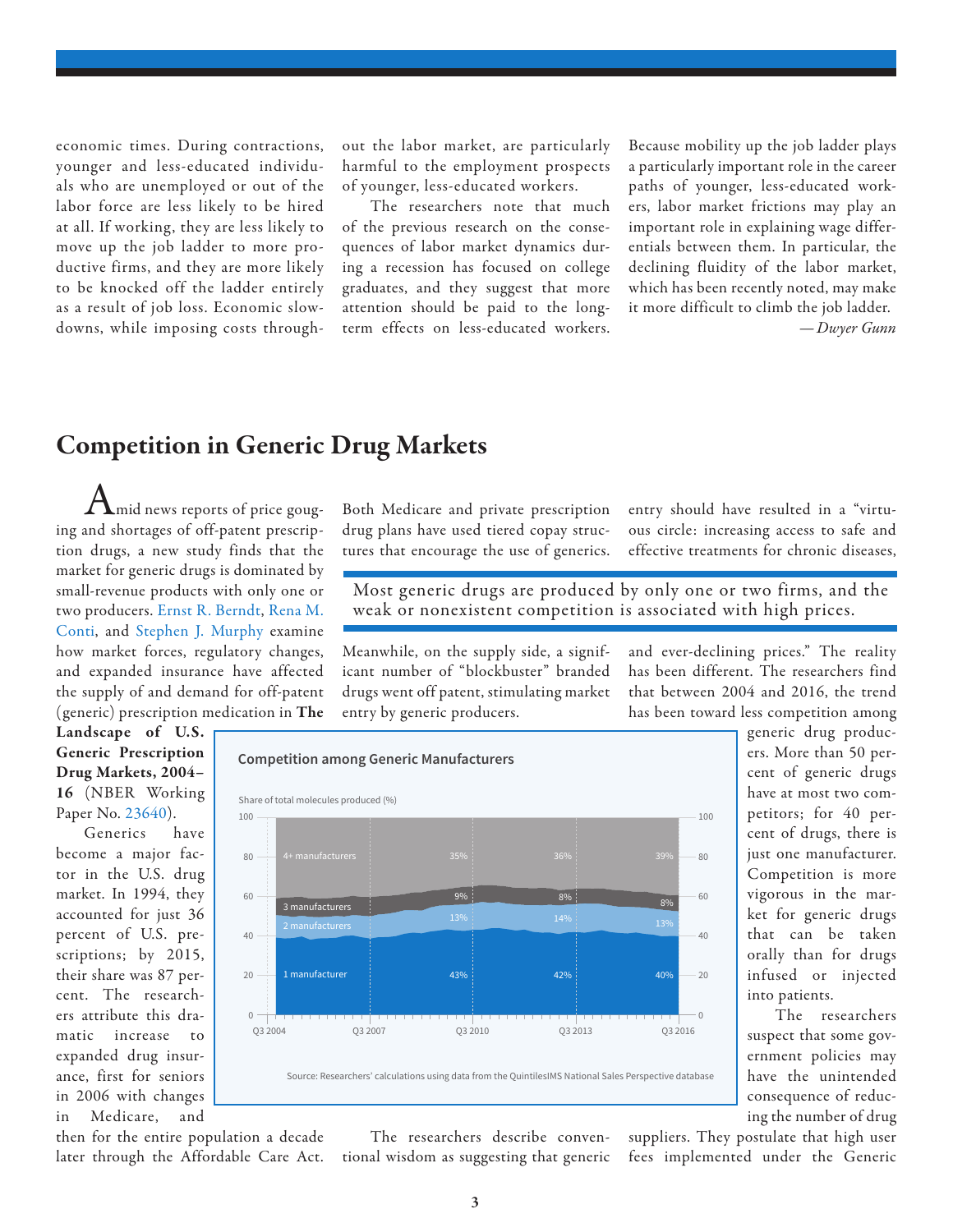Drug User Fee Act of 2012 may have raised barriers to new firms entering markets while encouraging existing companies to leave.

A key finding is that the U.S. generic drug industry is composed of numerous relatively small firms with small product portfolios. Median inflation-adjusted sales revenues were \$400,000 annually

at the start of the study, doubling to \$800,000 annually at the end. Mergers among such companies are likely to fall beneath the radar of the Federal Trade Commission and the Department of Justice, "resulting in near-monopolies of generic drug markets with minimal if any public scrutiny."

The consolidation of generic mar-

kets is also associated with higher prices. The researchers hypothesize that price hikes might have been greater had it not been for increased buyer power that resulted from the consolidation of pharmaceutical benefit management firms and other bulk purchasers.

*—Steve Maas*

### Rising Debt Levels among Near-Retirees

 $\prod_{\rm n\ Debt}$  and Financial Vulnerability on the Verge of Retirement (NBER Working Paper No. [23664\)](http://www.nber.org/papers/w23664), [Annamaria Lusardi,](http://www.nber.org/people/annamaria_lusardi) [Olivia](http://www.nber.org/people/olivia_mitchell)  [S. Mitchell,](http://www.nber.org/people/olivia_mitchell) and [Noemi Oggero](http://www.nber.org/people/noemi_oggero) show that, in recent decades, more and more Americans are entering retirement with significant debt. Debt-to-asset and debt-to-income ratios, as well as total debt, have been on the rise. Most seniors seem to be paying off their debt in retirement, but the trends reflect a higher risk of default and bankruptcy, especially for those faced with variable interest rates and falling incomes.

Drawing upon data from the Health and Retirement Study, the researchers examined the debt patterns of three different cohorts — Americans on the verge of retirement (aged 56–61) in 1992, 2004, and 2010. They also studied the debt patterns of older respondents (aged 62–66) to better analyze retirement security. To learn more about older individuals' ability to manage debt and shield themselves from financial shocks, they also analyzed responses to the 2012 and 2015 waves of the National Financial Capability Study.

Indicators of total debt — including the percentage of individuals arriving at retirement with debt, the median amount of debt, and the debt

held by the top quartile and the top 10 percent — increased with each cohort. The increase in the median amount of ratio of debt to liquid assets and the ratio of debt to total income, also increased. Primary-residence mortgage debt rose in

For Americans aged 56–61, median indebtedness rose sharply from 1992 to 2004. For the top quartile, debt doubled between 1992 and 2004, and almost tripled by 2010.

debt was particularly sharp from 1992 to 2004, from \$6,800 to \$31,200. Topquartile debt doubled between 1992 and 2004, and almost tripled by 2010.

Indicators of debt burden, such as the



part because people were buying more expensive homes with lower down payments; this also meant that the home represented a progressively greater percentage of total assets. Incidence and median amounts of credit card and other nonmortgage debt, including high-interest non-collateralized debt, also increased. In 2010, many more senior households held non-mortgage debt equaling or exceeding their liquid assets, suggesting missed opportunities to reduce highinterest debt. The median ratio of debt to total income jumped from 14 percent in 1992 to 45 percent in 2004, and to 50 percent in 2010, making many more households potentially vulnerable to interest-rate increases or financial shocks.

Despite the rise in debt levels, most retirement-age borrowers seemed to be servicing their debt. The researchers found that those in the 62–66 age group carried less debt than those aged 56–61, even though they carried more debt than their counterparts from previous years. They were also less likely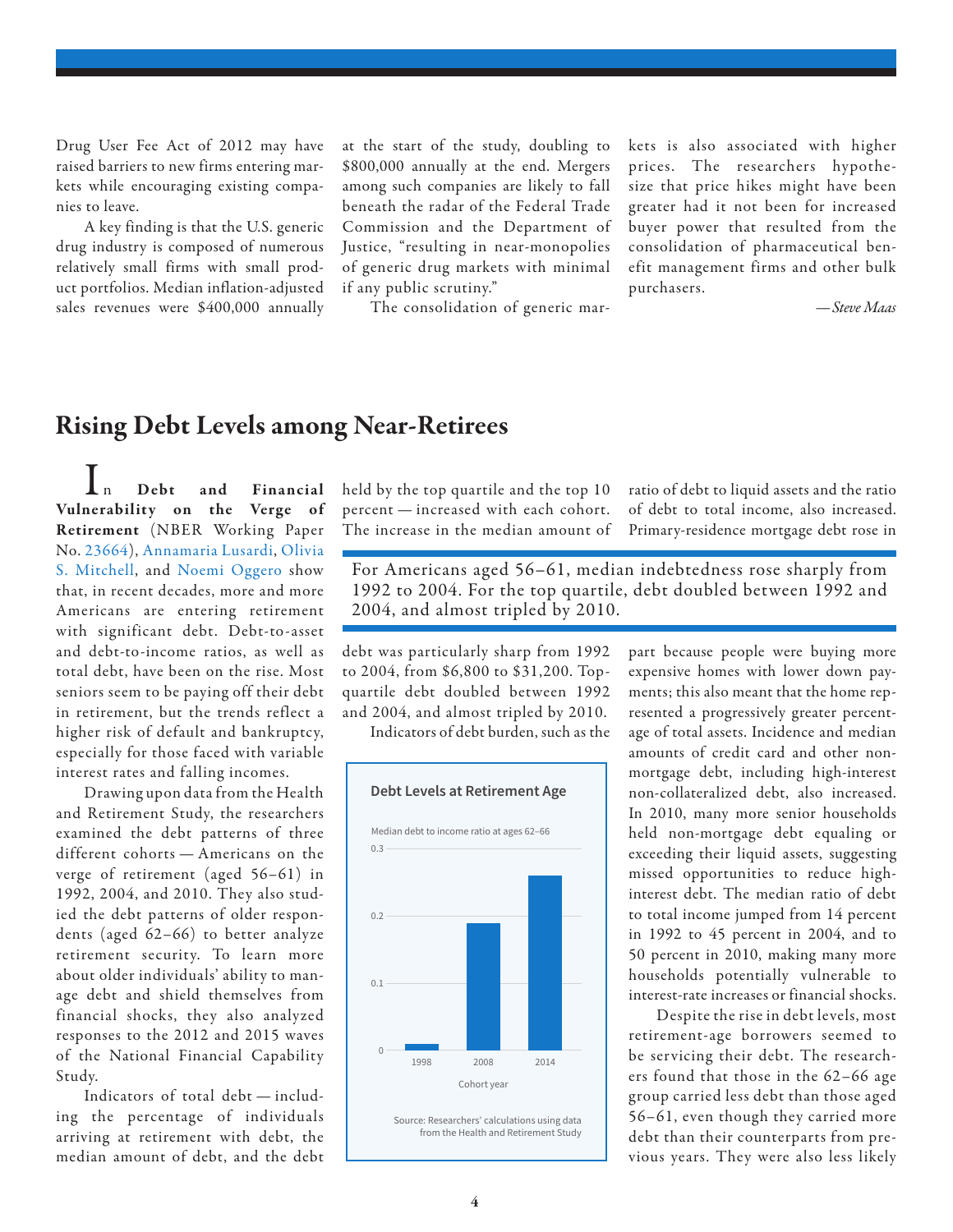to report carrying credit card debt, incurring late fees, and using high-cost

borrowing methods such as paying credit cards for cash advances. only the minimum due or using their

#### How Much Wealth Is Stashed in Tax Havens?

ffshore tax havens in exotic locales have been the subject of Hollywood movies and best-selling novels. But data on the importance of tax havens, and the amount of wealth held in them, is elusive.

In Who Owns the Wealth in Tax Havens? Macro Evidence and Implications for Global Inequality (NBER Working Paper No. [23805\)](http://www.nber.org/papers/w23805), [Annette Alstadsaeter](http://admin.nber.org/people/annette_alstadsaeter), [Niels Johannesen,](http://admin.nber.org/people/niels_johannesen) and [Gabriel Zucman](http://admin.nber.org/people/gabriel_zucman) make country-bycountry estimates of tax haven wealth holdings. They estimate that wealth worth about 10 percent of global GDP is held offshore.

40

 $20$ 

0

There is substantial variation across nations in the share of their citizens' wealth that is held in tax havens. Scandinavians hold only a few percent of GDP offshore wealth, but that number rises to about 15 percent for continental Europe as a whole, and to almost 60 percent in some Persian Gulf countries and some Latin American nations.

The researchers analyze recently released offshore bank deposit information from the Bank

for International Settlements, including breakdowns of deposits by individual countries. The data were first reported in the early 2000s. The researchers estimate total wealth, including bond and equity holdings, held in shell companies and

other accounts set up in tax havens.

For 2007, the researchers estimate that \$5.6 trillion was held in tax havens. They note that this estimate is conservative, since it does not include assets such as art collecas well as long-established democracies, including the United Kingdom and France.

Geography seems to matter. The emerging tax havens of Asia have largely

New estimates based on data from the Bank for International Settlements suggest countries vary widely in the share of wealth held offshore.

tions, gold, and real estate holdings.

The volume of offshore wealth is not easily explained by tax rates or political factors within individual countries. Some of the nations with the lowest shares of offshore assets are high-tax countries, such as Denmark and Norway, while othattracted wealth from Asia, while Caribbean havens have attracted wealth from the Americas, and Switzerland has attracted wealth from Europe and the Middle East.

The researchers explore the implications of tax haven wealth for measuring



ers are low-tax nations, such as South Korea and Japan. Nations with large shares of offshore assets include autocracies, such as Saudi Arabia and Russia, countries with a recent history of autocratic rule, such as Argentina and Greece,

wealth inequality. When assets held in tax havens are included, not surprisingly, wealth inequality is greater than when it is estimated from data reported on tax returns. Because offshore wealth is very concentrated at the top, accounting for it increases the wealth share of the 0.01 percent highest net worth households in Europe substantially, even in countries whose citizens do not use tax havens extensively. Including offshore assets has dramatic implications in

Russia, where the majority of wealth at the top is held outside of the country. In the United States, offshore wealth also increases inequality, but the effect is more muted than in Europe.

*—Jay Fitzgerald*